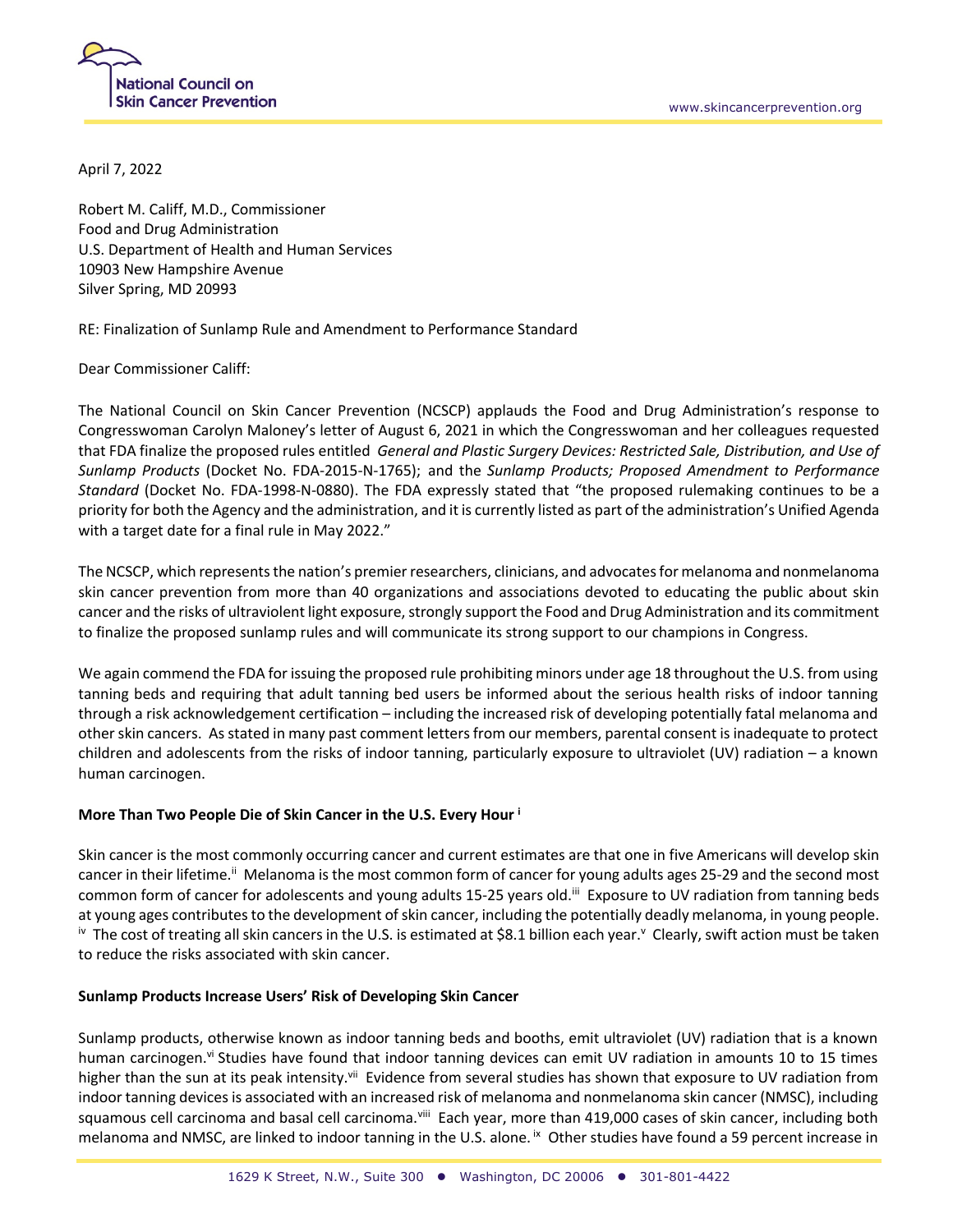the risk of melanoma in those who have been exposed to UV radiation from indoor tanning, and the risk increases with each use.<sup>x</sup> Even a single indoor tanning session can increase users' risk of developing squamous cell carcinoma by 67 percent and basal cell carcinoma by 29 percent.<sup>xi</sup> Despite these significant risks, approximately 7.8 million adults in the United States still engage in indoor tanning. xii

Currently, 22 states plus the District of Columbia prohibit people younger than 18 from using indoor tanning devices. $x^{iij}$ Globally, 13 countries have banned indoor tanning for people younger than age 18 and two countries have banned indoor tanning altogether. xiv

FDA is in a unique position to finish what was started several years ago with the indoor tanning ban for minors and the proposed rule that was published, but not finalized. Finalizing the proposed sunlamp rules will have a significant impact in reducing the incidence of melanoma and other skin cancers in the United States. The NCSCP urges FDA to stay true to the stated timeline and finalize the rules in May 2022.

The endorsing National Council organizations listed below thank you for considering our views.

We look forward to continuing to collaborate with the FDA in furtherance of protecting the public's health. Should you have any questions, please contact me, at 301.801.4422 or antonishak@skincancerprvention.org.

Sincerely,

John D. Antonishak NCSCP Executive Director

Endorsing Organizations:

AIM at Melanoma American Academy of Dermatology Association American Academy of Pediatrics American Cancer Society – Cancer Action Network American College of Mohs Surgery American Society for Dermatologic Surgery Association American Society for Mohs Surgery Colette Coyne Melanoma Awareness Campaign Dermatology Nurses' Association F Cancer IMPACT Melanoma Jack H. Marson II Melanoma Foundation Jason Farley All In For A Cure Foundation Melanoma Research Alliance Melanoma Research Foundation Out Run the Sun Polka Dot Mama Prevent Cancer Foundation Society for Pediatric Dermatology Society of Behavioral Medicine Sun Safety for Kids The Skin Cancer Foundation Warriors Against Melanoma